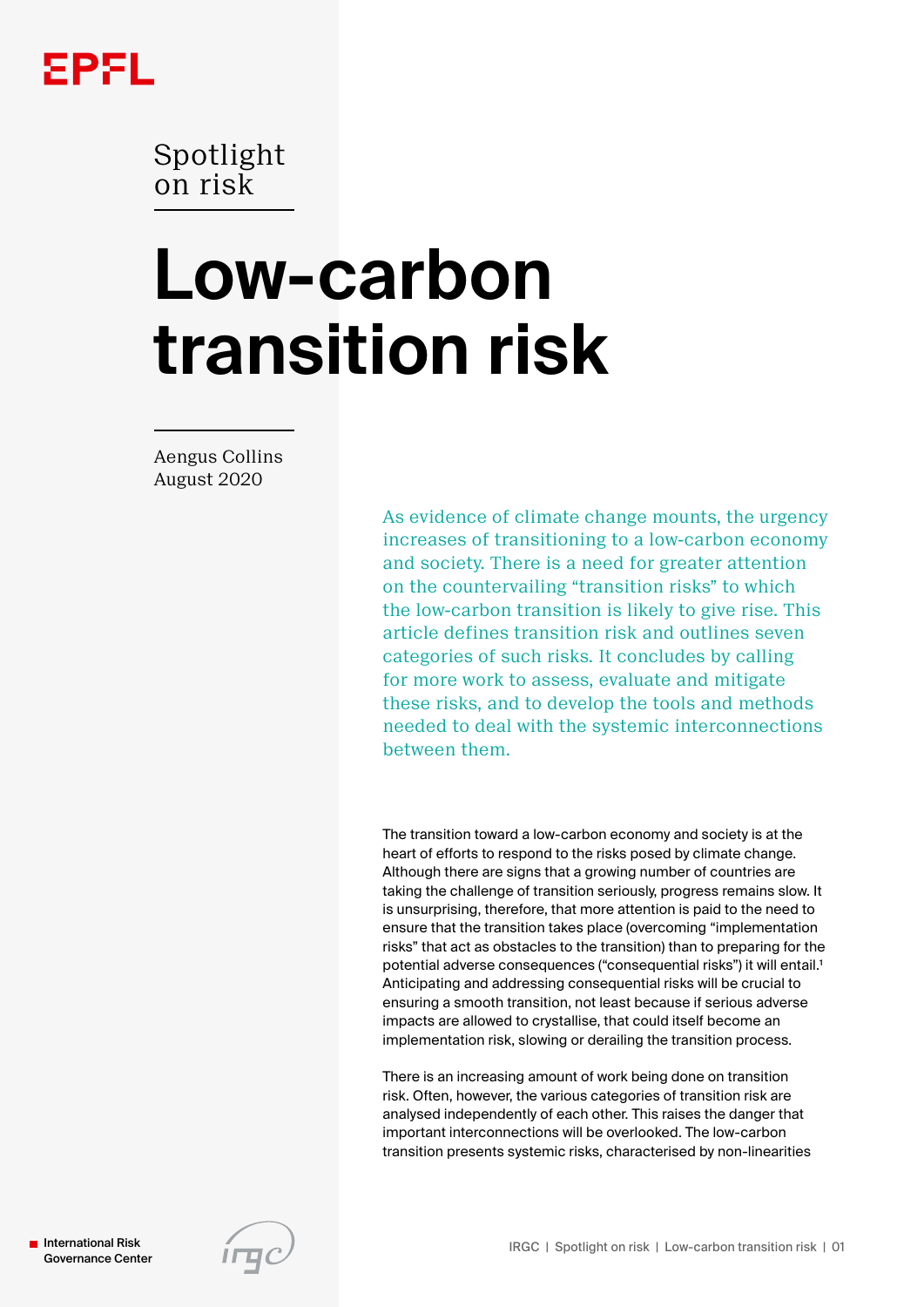and unpredictable cascades within and between different risk categories. The purpose of this article is to define transition risk and to present a brief overview of seven important categories of such risks. This is a crucial first step in facilitating dialogue about the kind of governance arrangements that might be needed to deal with them effectively and holistically.

# Defining transition and transition risk

Transition can be defined in broad terms as the process of change within a system from one state or regime to another. In the context of climate change policy, transition has come to refer more particularly to the changes that are required to meet the goal of limiting global temperature increases to well below 2°C and ideally to 1.5°C above pre-industrial levels. The energy system is central to this goal: at the heart of the transition is the need to reduce  $CO<sub>2</sub>$  and other greenhouse gas emissions by shifting from fossil fuels to lowcarbon energy sources, notably renewables.

Transition is not just a matter of isolated changes in the energy system. A successful transition will entail very substantial changes across myriad aspects of national and international life. It is an open question how radical these changes will need to be. Some argue that technocratic adjustments will be sufficient to deliver the low-carbon transition, but others see this as an underestimation of the challenges ahead, and argue that transition will require "profound changes to many of the core values, dynamics and structures of contemporary society."2 As the scale of the climate challenge mounts, it is also becoming increasingly likely that emissionsreduction strategies will need to be complemented with the reduction of atmospheric greenhouse-gas concentrations through carbon-dioxide removal (CDR), a strategy that may entail its own ancillary impacts, such as larqe energy requirements for direct air capture.

For the purposes of this paper, "transition risk" refers primarily to the potential adverse impacts that the low-carbon transition will cause: consequential risks. In seeking to mitigate the damage caused by climate change, policymakers need to prepare for potential unintended effects that climate policies may trigger. This reflects a causal chain that the IRGC has noted before in

its work on systemic risk: "transitions that are designed to reduce known systemic risks can potentially also be the source of new systemic risks."3 Consequential transition risks are therefore an example of "countervailing risk": ancillary impacts to be considered alongside the targeted benefit of a given policy or course of action.<sup>4</sup>

There is not a clear and sharp distinction between consequential and implementation risks. Adverse impacts may create feedback effects that undermine support for the transition. Moreover, it is also worth noting that there are consequential benefits to consider. In addition to the target benefit of a more sustainable trajectory for the earth's climate, there may be other co-benefits, such as more national independence from imported energy sources, reduced pollution or a more decentralised and resilient global energy network. (It is important to note that such ancillary impacts will not be viewed as benefits by all. For example, a more decentralised energy system may be viewed as a negative development by incumbent energy companies.)

The pace of transition is an important factor in the severity of the consequential risks that may be triggered. In simple terms, the more sudden the transition is, the more disruptive it is likely to be.<sup>5</sup> In a benign scenario, the transition begins early and moves along a gradual and clearly signalled policy path. In an adverse scenario, transition begins late and follows an abrupt and unpredictable path, heightening the risk of adverse impacts.6 With global emissions continuing to increase, the likelihood of this adverse transition scenario is becoming stronger. If serious progress on cutting emissions had started in 2010, annual reductions of 0.7% or 3.3% would have been required to meet targets of 2°C and 1.5°C respectively. By 2019, the required cuts had increased to 2.7% and 7.6%. In view of this trend, it is increasingly imperative that we understand the broad range of transition risks that confront us.

# Seven categories of transition risk

Without sufficient attention to the diversity of potential transition risks, there is a danger that important risks will be overlooked when policies and other responses are being drawn up. For example, the financial sector has made highprofile progress in grappling with transition risk, notably through the Task Force on Climate-Related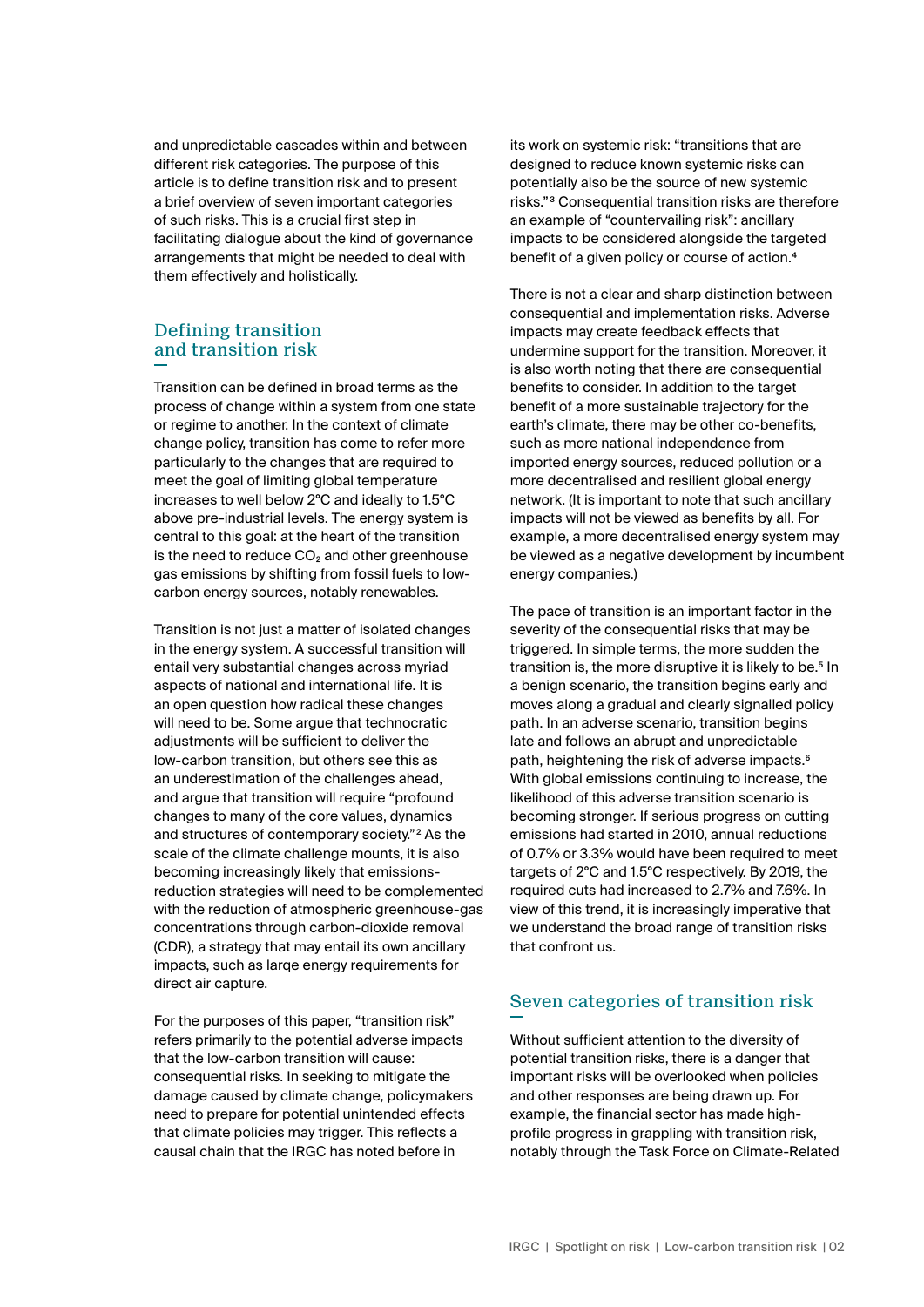Financial Disclosures (TCFD), but this should not overshadow other potential risks, particularly in areas less amenable to quantification.<sup>7</sup> Seven categories of transition risk are listed below. However, because transition risks are systemic "there are likely to be many non-linear and highly unpredictable consequences of changing the energy system."8 It is thus important to note that the low-carbon transition is going to cause impacts that cannot currently be foreseen. Dealing with transition risk means being prepared to take decisions in the face of complexity, uncertainty, ambiguity, and possibly also emergency.9

#### Finance

The low-carbon transition will lead to stranded capital resulting from a "reassessment of the value of a large range of assets as costs and opportunities become apparent."10 As investors take on board the implications of the low-carbon transition they will re-price various assets accordingly, including, but not restricted to, fossil fuel reserves. In principle this is a healthy and welcome process, reflecting a reallocation of capital in the direction required for climate change to be kept within safe limits. However, this requires an early and predictable policy path, allowing for prices to adjust smoothly. A late and sudden transition risks undermining the stability of the global financial system.<sup>11</sup> The proportion of fossilfuel assets that will be affected by the transition is very large. As much as two-thirds of overall reserves may need to be written off—80% of coal, 50% of natural gas and 33% of oil.<sup>12</sup> Sudden changes on this scale would not just cause turmoil for private-sector investors, but would also affect sovereign debt markets and the fiscal position of many countries.13 The OECD notes that half of resource-rich countries rely on fossil-fuel for 50% of their fiscal revenues, while in numerous OECD countries fossil-fuel consumption yields 5% of revenues.14

Another potential financial risk related to the low-carbon transition is that private investments in renewable energy may not yield the results that investors had hoped for, leading to a sudden divestment from renewable energy businesses. If this occurred, either public funds would be required to make up for the investment shortfall, or also politically determined targets would not be reached.

#### Economy

Beyond the financial markets, the lowcarbon transition will also involve significant macroeconomic risks. One study of "cascading losses" suggests that a complete transition away from fossil fuels could wipe out not just the market valuations of fossil-fuel producers, but also between 0.6% and 8.2% of overall productive capital stock in the economies studied. "In a rapid low-carbon transition, a large amount of built infrastructure, industrial plants and machinery would have to be abandoned or entirely reconverted."15 The flipside of this is a potential benefit if the transition is well managed: significant investment in low-carbon infrastructure, plants and machinery, with potential spillover benefits from a period of intense innovation.

In terms of labour market impacts, under an optimistic scenario the net impact of the transition on employment levels would be neutral or positive. However, there is no guarantee that new jobs will be created in the same places that old jobs were lost, or that new jobs will match the skills of those who held the old jobs. In the energy sector alone, up to an estimated 1.6 million people are at risk of losing their jobs in the period 2021-2027.<sup>16</sup> In some places this will represent not just a macroeconomic shock, but a potential societal shock (see below). Mitigating this kind of socio-economic risk is at the heart of the "just transition" literature, which focuses on the distributional aspects of the transition, both within and between countries.

#### Business

Private sector actors are central to the process of transition. They will potentially be doing a lot of the actual transition work in practice, and are therefore likely to be highly exposed to the adverse impacts it entails. This is at the heart of the work of the TCFD, which aims to make companies' transition risk exposures more transparent through a regime of systematic disclosures. In addition to financial-sector businesses, these disclosures are recommended in particular for four nonfinancial sectors that are particularly exposed: energy; transport; materials and buildings; and agriculture, food and forestry. The final TCFD report highlights the following five key transition risks that companies might face. First is policy risk, which arises when a business is exposed to the impact of policies taken to drive the low-carbon transition.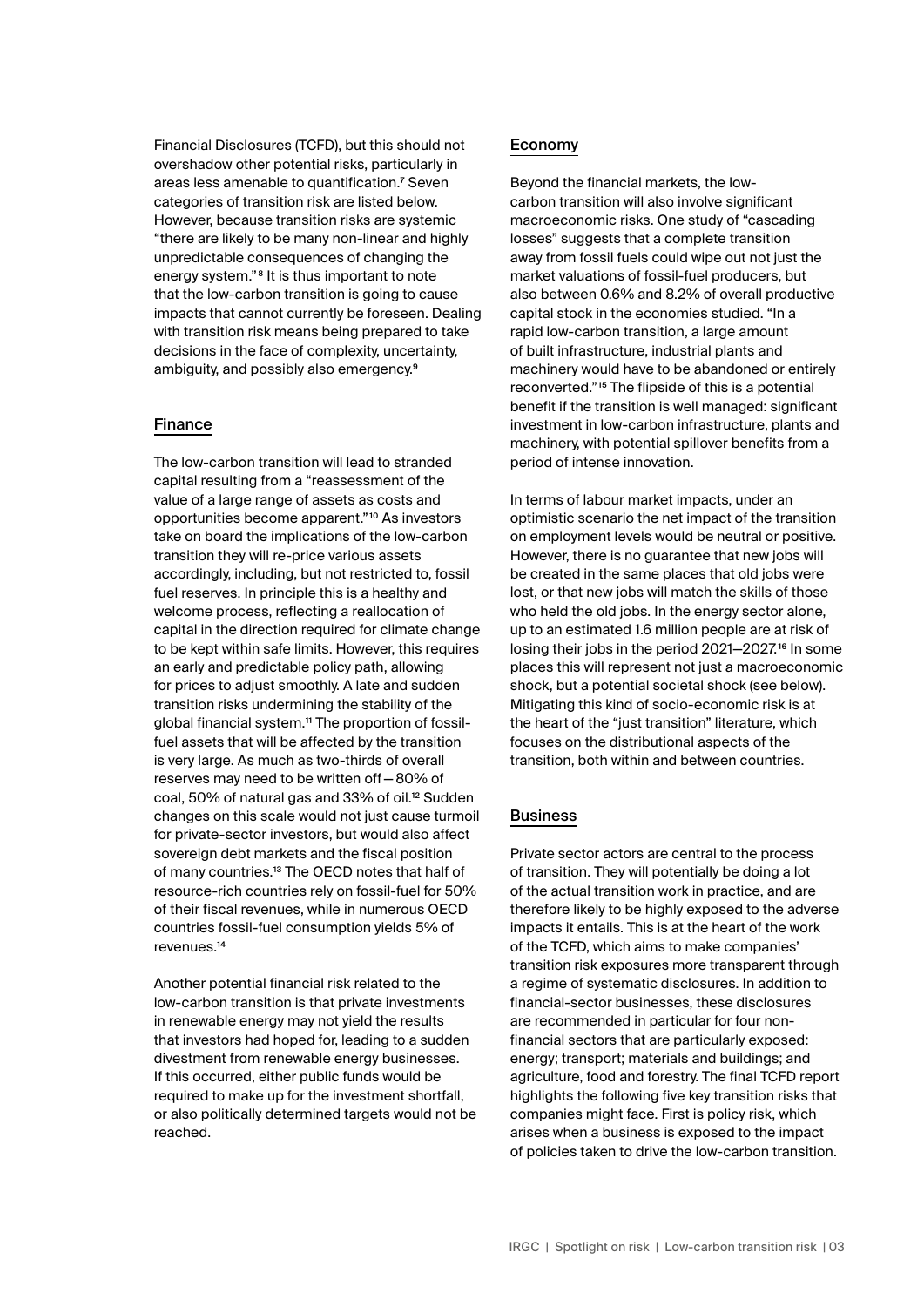Litigation risk relates to legal action being taken against companies accused of failing to mitigate or adapt to climate change. Technology risk involves the impact of new technologies that are introduced as part of the low-carbon transition this will affect the competitiveness of different sectors and companies. Market risk relates to the emergence of new winners and losers as supply and demand for various goods and services shifts during the transition. And finally, reputation risk arises if businesses are re-evaluated by customers and communities on the basis of their perceived contribution to (or obstruction of) the transition.17

## Energy

If the transition away from the global energy system's reliance on fossil fuels is poorly planned and/or implemented, it risks leading to interruptions in energy supply, for example due to loss of flexibility and resilience, or to imbalances between supply and demand if fossil-fuel plants are hurriedly taken offline.18 Technical risks to the energy system include potential failures in facilities such as wind power plants, or cybersecurity vulnerabilities in smart energy grids or virtual power stations. In addition, renewable sources of energy are more prone to interruption than fossil fuels. In Latin America, for example, the comparatively high share of hydropower in the energy mix already increases the vulnerability of the electricity system to loss of snow pack and annual variations in rainfall.19 If significant energy supply interruptions were to crystallise during the low-carbon transition, it could lead to significant spillover effects. The macroeconomic risks discussed above would be greatly exacerbated in a scenario in which businesses could not rely on the continuity of energy supply.

However, there are also potential benefits for the energy system. The low-carbon transition is likely to result in a more decentralised energy network, with a greater proportion of energy being produced domestically and with energy trade being conducted via regional interconnections rather than via asymmetric reliance on a small number of global suppliers. This shift to a more decentralised and symmetrical energy system—"the internet of energy"20—should be a source of increased resilience in the energy system.<sup>21</sup>

### Society and politics

Energy systems are central to the way societies are structured, and so the changes entailed by the low-carbon transition have the potential to trigger significant social and political disruption.<sup>22</sup> Within countries, the low-carbon transition involves distributional effects, which, if poorly handled, may lead to a political backlash among those who are adversely affected. Those on low incomes are likely to be disproportionately affected by the transition, for example because of higher energy prices. The *gilets jaunes* movement in France is an example of the social unrest and the political backlash against transition policies that such price changes can trigger. Managing the transition effectively will mean answering highly political questions of distributive justice or fairness within and between countries: who bears the risks and who reaps the benefits?<sup>23</sup> There may be lessons to be learned here from the digital transformation, where policymakers failed to anticipate the extent to which there would be societal winners and losers.24 The evidence from the shift away from coal that took place in the 20th century points to the potential for significant subnational impacts, including employment losses and the erosion of municipal budgets and community wellbeing.25, 26 A study of four low-carbon transition policies in Europe (nuclear power in France, smart meters in Great Britain, electric vehicles in Norway, and solar energy in Germany) documented nineteen "commonly recurring injustices", a plurality of which related to adverse impacts on vulnerable groups.<sup>27</sup>

A potential benefit in the societal category relates to the opportunity to rethink various aspects of how societies function. For example, the need for a wave of investment in new-generation infrastructure could facilitate altered patterns of urban planning, transport networks and worklife balance. The Covid-19 outbreak has already disrupted the status quo in many of these areas.

## International

Internationally, the low-carbon transition will have uneven effects.28 In the same way that low-income households will be most affected within countries (largely due to the impact of higher energy prices), so the transition will create particular challenges for low-income countries. The risk of severe sociopolitical disruption is greatest in those countries that are most economically reliant on fossil fuels. In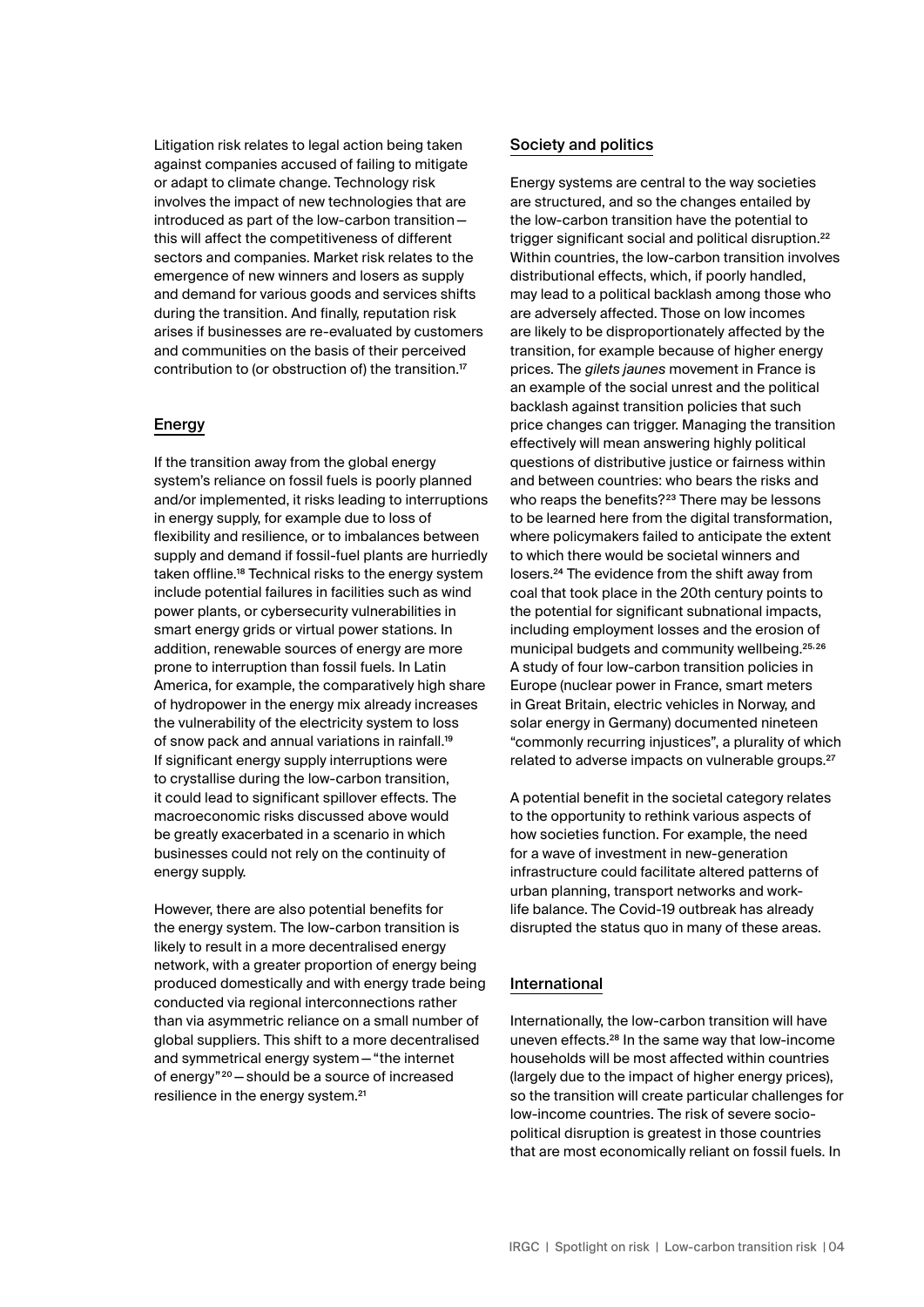some of these countries, there is a risk not just of localised community decline as discussed above, but of the entire social contract breaking down.<sup>29</sup>

More generally, the process of transition will entail international winners and losers, and this re-shuffling of status or prestige brings with it the potential for increased international tensions.30, 31 This in turn militates against the kind of international collaboration that will be needed to negotiate and sustain a smooth transition process. In addition, the low-carbon transition will inevitably lead to transboundary carbon movements, but managing such movements is complicated by the absence of internationally agreed accounting, reporting and verification systems.

## Environment

There are very large benefits for the environment from the low-carbon transition, perhaps much larger than the consequential risks to which the transition may lead. The most obvious of these, and the "target benefit" of the transition, is the prevention or reduction of the adverse environmental impacts that climate change will otherwise cause. The transition will also lead to ancillary environmental benefits (co-benefits).32 For example, a shift to low-carbon energy sources will generate positive human health effects by reducing PM2.5 air pollution.33, 34 As noted above, it also has the potential to deliver improvements in the built environment, such as the construction of more "liveable" cities.35

However, the transition may also lead to environmental damage. There are no simple policy solutions in this area, and decision-making is complicated by numerous risk-risk trade-offs. The scaling up of renewable energy technologies is likely to have adverse environmental impacts, for example through the extraction and disposal of new critical materials such as lithium.36 The scaling up of renewable energy can also lead to damaging land-use changes. Wind and solar power require lots of land and so result in habitat disruption. Similarly, the use of biofuels as an alternative to oil may contribute to slowing climate change, but when scaled it can lead to biodiversity loss as well as to increased emissions of carbon dioxide (from deforestation) and nitrous oxide (from nitrogen fertilizer). The requisitioning of agricultural land for biofuel cultivation can also disrupt food security and supply, potentially leading to spillover risks

in the societal category.37 There are numerous other environmental countervailing risks to be considered, including: the risk of increased methane emissions when natural gas is used; the risk of nuclear contamination from waste and accidents if nuclear energy is used; and the risk that large wind turbine farms may adversely affect wild life.<sup>38,39</sup>

# **Conclusion**

Transition risk warrants greater policy attention. The primary focus remains ensuring that the lowcarbon transition takes place, in order to avoid the great risks that would be entailed by climate tipping points being crossed. Prudence requires looking ahead to anticipate and mitigate the adverse impacts that may follow the transition. This paper has set out seven categories of transition risk. Policymakers should make it a priority to assess, evaluate and mitigate these risks. Some of this mitigation work is already under way, for example in compensatory initiatives like the EU's Just Transition Fund. Much more will need to be done, including providing clarity and leadership in relation to the institutional arrangements needed to tackle an issue as broad as transition risk. Close attention should also be paid to the systemic interconnections among transition risks, which create the risk of unpredictable spillovers and non-linearities. This may require the use of narratives, scenarios and other tools of "systemic risk governance" to broaden the boundaries of the system and acknowledge that traditional methods or models for risk analysis are not sufficient.40 One particular challenge will be to make decisions about trade-offs under conditions of uncertainty and ambiguity. What methods can be used to identify compromises that will balance desirable but incompatible objectives in this area, and arrive at "risk-superior" outcomes?41 These questions and challenges are becoming increasingly urgent as climate change materialises.

• *This paper is part of the IRGC's 2020 transition risk workstream. It is published ahead of an expert workshop in September 2020, following which a policy brief on transition risk governance will be released.*